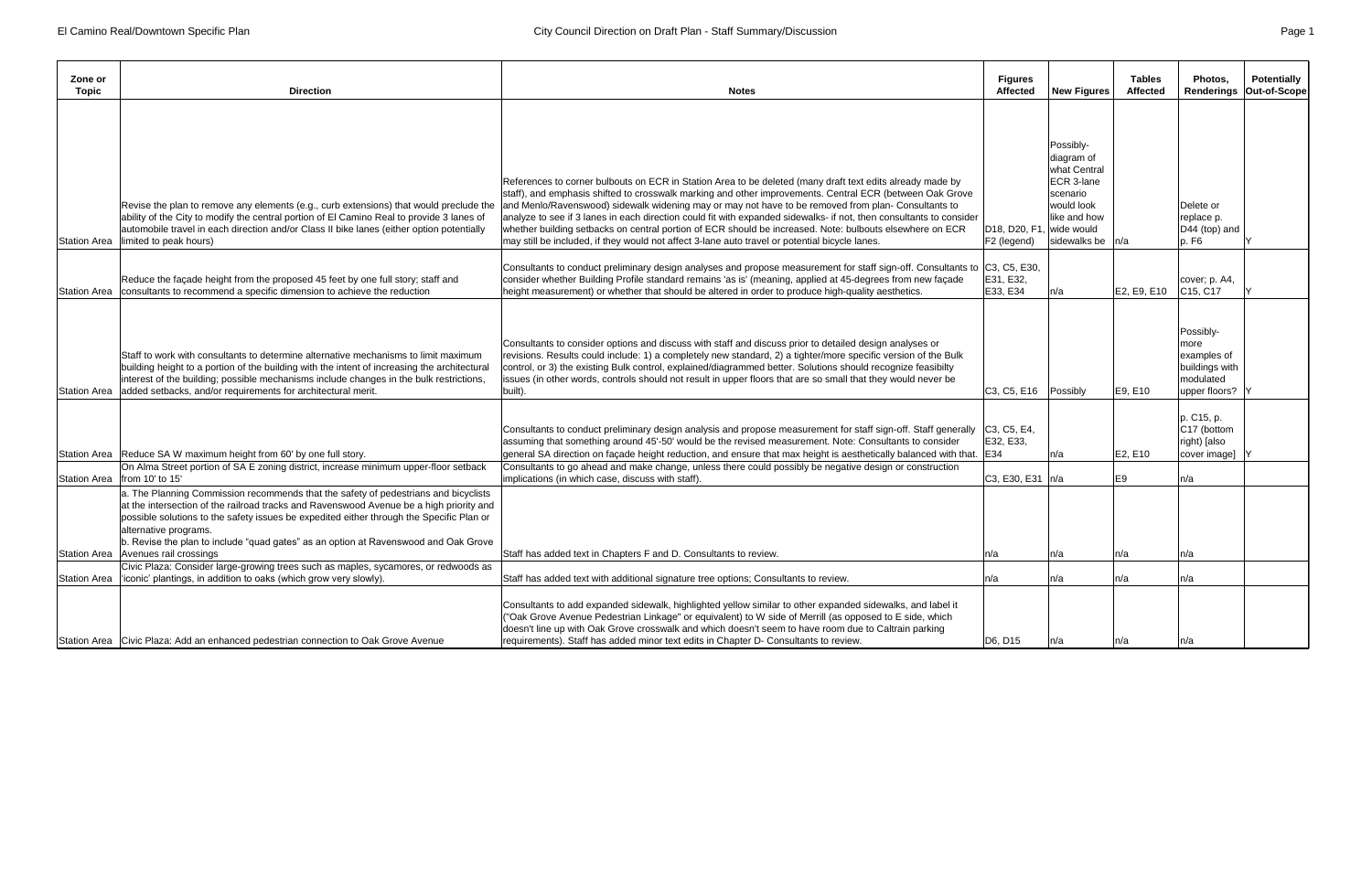| Zone or<br>Topic         | <b>Direction</b>                                                                                                                                                                                                                                                                                                                                                                                                                                                                                                                                                                                                                                                                                                                                                                                                                                                                                                                                                                                                                                                                                                                                                                                                                                  | <b>Notes</b>                                                                                                                                                                                                                                                                                                                                                                                                                                                                                                                                                                                                                                      | <b>Figures</b><br><b>Affected</b> | <b>New Figures</b>                                                                                                | Tables<br><b>Affected</b>              | Photos.<br><b>Renderings</b> | <b>Potentially</b><br>Out-of-Scope |
|--------------------------|---------------------------------------------------------------------------------------------------------------------------------------------------------------------------------------------------------------------------------------------------------------------------------------------------------------------------------------------------------------------------------------------------------------------------------------------------------------------------------------------------------------------------------------------------------------------------------------------------------------------------------------------------------------------------------------------------------------------------------------------------------------------------------------------------------------------------------------------------------------------------------------------------------------------------------------------------------------------------------------------------------------------------------------------------------------------------------------------------------------------------------------------------------------------------------------------------------------------------------------------------|---------------------------------------------------------------------------------------------------------------------------------------------------------------------------------------------------------------------------------------------------------------------------------------------------------------------------------------------------------------------------------------------------------------------------------------------------------------------------------------------------------------------------------------------------------------------------------------------------------------------------------------------------|-----------------------------------|-------------------------------------------------------------------------------------------------------------------|----------------------------------------|------------------------------|------------------------------------|
|                          |                                                                                                                                                                                                                                                                                                                                                                                                                                                                                                                                                                                                                                                                                                                                                                                                                                                                                                                                                                                                                                                                                                                                                                                                                                                   |                                                                                                                                                                                                                                                                                                                                                                                                                                                                                                                                                                                                                                                   |                                   |                                                                                                                   |                                        |                              |                                    |
| Public<br><b>Benefit</b> | . Move the Plan forward with the retention of the thresholds for public benefit as<br>currently stated in the Plan, but provide the Council with additional information and<br>analysis to enable further consideration of that threshold level<br>2. Return with discussion points and potential recommendations around possible<br>incentives for retail development over other types of development<br>3. Retain in the Plan a general discussion of a Development Agreement approach to<br>public benefits and a general listing of possible types of benefits with the understanding<br>that it may become part of a broader discussion through the Planning Commission of<br>public benefit in general<br>4. Include the Santa Cruz Avenue Plaza improvements in the list of possible public<br>benefits<br>5. Revise the "Public Benefit Bonus and Structured Negotiation" process to be clearly<br>subject to public review in one or more public meetings; documents estimating value<br>should be provided as part of this process<br>6. Public Benefit: explore potential for a simpler public benefit process that could apply<br>to smaller projects which wouldn't require a Development Agreement; if not feasible,<br>explain why | Staff is establishing next steps. Consultants will likely need to work with financial subconsultant to<br>review/update/expand the earlier Feasibility Studies to better relay how proposed Base standards address<br>revitalization and other project goals. Consulants should make sure numbers are current (some fees may have<br>been added/increased in interim) and accurately account for Plan requirements (e.g., LEED Silver, sidewalk<br>dedication, etc.). Consultants may need to conduct additional studies (different sites, smaller/larger parcels,<br>other assumptions varied) in order to effectively address related concerns. | <b>TBD</b>                        | n/a                                                                                                               | <b>TBD</b>                             | n/a                          |                                    |
|                          |                                                                                                                                                                                                                                                                                                                                                                                                                                                                                                                                                                                                                                                                                                                                                                                                                                                                                                                                                                                                                                                                                                                                                                                                                                                   |                                                                                                                                                                                                                                                                                                                                                                                                                                                                                                                                                                                                                                                   |                                   |                                                                                                                   |                                        |                              |                                    |
| Parking                  | . Modify the parking ratio for the Station Area from the proposed 1.85 spaces per unit<br>for residential development to a minimum of 1.0 space per unit and a maximum of 1.5<br>spaces per unit with an emphasis on the accommodation of shared vehicles, guest<br>parking, shared parking and unbundled parking, subject to review and comment by staff<br>land the consultant.<br>2. Commission recognizes that reduced parking ratios may encourage development of<br>smaller units and senior housing and potentially reduce traffic and school impacts.<br>3. Explore potential for extending Station Area residential parking requirements to other<br>appropriate transit-oriented/walkable areas                                                                                                                                                                                                                                                                                                                                                                                                                                                                                                                                         | Consultants to discuss and propose response for staff consideration. Initial consultant response indicated<br>comfort with making this change for Station Area, where transit/walkability are highest. Extending it elsewhere<br>appears warranted, although areas farther from Caltrain station may not be as appropraite. Solutions could<br>include: a) changing rates only for zones closest to center of town (between Valparaiso/Glenwood and Middle,<br>possibly); b) only by reducing the minimum (not establishing a maximum); c) establishing findings/action for the<br>Planning Commission to consider on a project-by-project basis. | n/a                               | Possibly- if<br>applied<br>differently in a<br>geographic<br>way that<br>doesn't line<br>up with w/<br>Zoning Map | IF1                                    | ∣n/a                         |                                    |
| Other                    | Add language clarifying that "Illustration of Standards + Guidelines" graphics are<br>examples and are not necessarily binding in and of themselves                                                                                                                                                                                                                                                                                                                                                                                                                                                                                                                                                                                                                                                                                                                                                                                                                                                                                                                                                                                                                                                                                               | This is the result of some confusion about Chapter E district diagrams- e.g., thought Figure 24 indicated that<br>retail could only go a certain distance back, and then parking was required to be the rest of the first floor. Staff<br>has added note at beginning of Zoning District section: "Graphics are intended to illustrate how different<br>standards are measured, and are not intended to necessarily dictate the placement of different uses or parking<br>within a development." Also added in A.4 (How to use this document). Consultants to review and propose<br>something else if that's not ideal.                           | n/a                               | n/a                                                                                                               | n/a                                    | ∣n/a                         |                                    |
|                          | Procedures for Approval of Future Projects- If not adequately addressed in the Specific<br>Plan, add language to the Specific Plan that states that during Architectural Control<br>review by the Planning Commission, the Commission will look for overall quality of<br>materials, and specifically look for a change of materials, setbacks, and break-up of                                                                                                                                                                                                                                                                                                                                                                                                                                                                                                                                                                                                                                                                                                                                                                                                                                                                                   | This came out of initial PC discussion about building height/bulk, and may be somewhat pre-empted by<br>subsequent direction about Bulk controls. However, consultants to consider and propose something for staff<br>consideration if warranted- could be additional design guidelines, new Architectural Control finding, or other                                                                                                                                                                                                                                                                                                              |                                   |                                                                                                                   |                                        |                              |                                    |
| Other                    | massing of upper floors.<br>Maximum Allowable Development: provide more context/analysis around this concept                                                                                                                                                                                                                                                                                                                                                                                                                                                                                                                                                                                                                                                                                                                                                                                                                                                                                                                                                                                                                                                                                                                                      | standard.                                                                                                                                                                                                                                                                                                                                                                                                                                                                                                                                                                                                                                         | n/a                               | n/a                                                                                                               | n/a                                    | n/a                          |                                    |
| Other                    | and explanation of what occurs when cap is reached                                                                                                                                                                                                                                                                                                                                                                                                                                                                                                                                                                                                                                                                                                                                                                                                                                                                                                                                                                                                                                                                                                                                                                                                | Consultants to discuss with staff (including contract attorney).                                                                                                                                                                                                                                                                                                                                                                                                                                                                                                                                                                                  | n/a                               | n/a                                                                                                               | n/a                                    | ∣n/a                         |                                    |
| Other                    | Recommend that the Finance and Audit Committee review the FIA for the EI Camino<br>Real/Downtown Specific Plan and provide input to the City Council                                                                                                                                                                                                                                                                                                                                                                                                                                                                                                                                                                                                                                                                                                                                                                                                                                                                                                                                                                                                                                                                                              | Completed during CC review process.                                                                                                                                                                                                                                                                                                                                                                                                                                                                                                                                                                                                               | n/a                               | n/a                                                                                                               | n/a                                    | n/a                          |                                    |
| <b>Land Uses</b>         | $ a$ . Restaurants with Live Entertainment – where C (Conditional), change to A<br>(Administrative)<br>b. Day Care Center – where C (Conditional), change to A (Administrative)                                                                                                                                                                                                                                                                                                                                                                                                                                                                                                                                                                                                                                                                                                                                                                                                                                                                                                                                                                                                                                                                   | Consultants to make changes in table.                                                                                                                                                                                                                                                                                                                                                                                                                                                                                                                                                                                                             | n/a                               | n/a                                                                                                               | E <sub>1</sub>                         | n/a                          |                                    |
| <b>Land Uses</b>         | Restaurants (Limited Service) – reexamine comprehensively to determine appropriate<br>categorization based on definition of use                                                                                                                                                                                                                                                                                                                                                                                                                                                                                                                                                                                                                                                                                                                                                                                                                                                                                                                                                                                                                                                                                                                   | Consultants to consider pros/cons, although staff is generally in favor of keeping it 'as is'. Concern seemed to<br>be that the regulations were discouraging such restaurants (not take-out-only, but a step down from a full-<br>service restaurant) downtown, but it seems like allowing them (if relatively small-scale) is appropriate.                                                                                                                                                                                                                                                                                                      | n/a                               | n/a                                                                                                               | $ E1$ (possibly)<br>and Appendix   n/a |                              |                                    |
| Land Uses                | Consider adding new category for Live/Work Lofts, in particular around Station Area                                                                                                                                                                                                                                                                                                                                                                                                                                                                                                                                                                                                                                                                                                                                                                                                                                                                                                                                                                                                                                                                                                                                                               | Consultants to consider and propose something for staff consideration. Research with other cities' experiences<br>may help- understand that they tend to go "all office" or "all residential" depending on market forces. If no<br>changes are ultimately recommended, need to explain why.                                                                                                                                                                                                                                                                                                                                                       | n/a                               | n/a                                                                                                               | $ E1$ (possibly)<br>and Appendix n/a   |                              |                                    |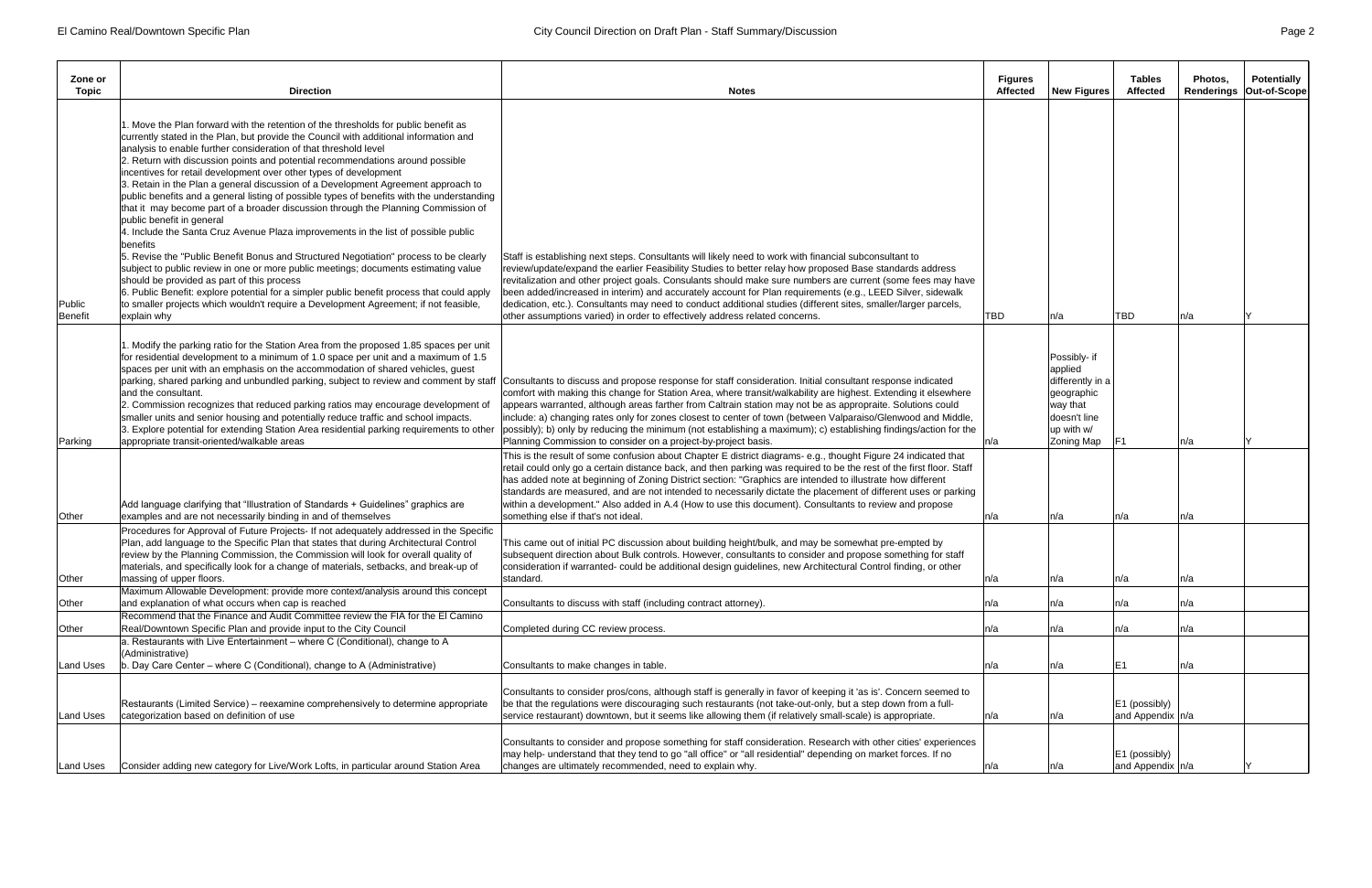| Zone or<br><b>Topic</b> | <b>Direction</b>                                                                                                                                                                                                                                                                                                                                                                                                                                                                                                                                                                                                                                                                                                                                                                                                                                                                                                                         | <b>Notes</b>                                                                                                                                                                                                                                                                                                                                                                                                                                                                                                                                                                                                                              | <b>Figures</b><br>Affected | <b>New Figures</b>                                                                                      | <b>Tables</b><br><b>Affected</b> | Photos.<br>Renderings                                                                                        | <b>Potentially</b><br>Out-of-Scope |
|-------------------------|------------------------------------------------------------------------------------------------------------------------------------------------------------------------------------------------------------------------------------------------------------------------------------------------------------------------------------------------------------------------------------------------------------------------------------------------------------------------------------------------------------------------------------------------------------------------------------------------------------------------------------------------------------------------------------------------------------------------------------------------------------------------------------------------------------------------------------------------------------------------------------------------------------------------------------------|-------------------------------------------------------------------------------------------------------------------------------------------------------------------------------------------------------------------------------------------------------------------------------------------------------------------------------------------------------------------------------------------------------------------------------------------------------------------------------------------------------------------------------------------------------------------------------------------------------------------------------------------|----------------------------|---------------------------------------------------------------------------------------------------------|----------------------------------|--------------------------------------------------------------------------------------------------------------|------------------------------------|
| Land Uses               | Explore potential revisions regarding retail uses and whether/how they could be<br>encouraged/required<br>Recommend revisions to encourage senior housing, such as through increased density,                                                                                                                                                                                                                                                                                                                                                                                                                                                                                                                                                                                                                                                                                                                                            | Consultants to consider and propose something for staff consideration. The thrust of the idea seems to be to<br>encourage retail on ECR (or at least not unnecessarily discourage it). If idea is infeasible, a response will still be<br>needed in the document- may benefit from 'case studies' of cities where requirements for retail on arterials are<br>now being altered. Possible requirements for ground-floor retail/restaurant for ECR SE lands @ Burgess Park<br>Linkage/Open Space Plaza may be feasible.                                                                                                                    | ∣n/a                       | n/a                                                                                                     | Possibly (E2,<br>maybe)          | n/a                                                                                                          |                                    |
| Land Uses               | lower parking ratios, or other incentives; note that this encouragement should not be<br>necessarily interpreted as a mandate, and that senior housing should not necessarily<br>dominate the Plan area.                                                                                                                                                                                                                                                                                                                                                                                                                                                                                                                                                                                                                                                                                                                                 | Consultants to consider and propose something for staff consideration. Options may include establishing a new<br>land use definition for senior housing, and then setting up unique development regulations for it (e.g., higher<br>du/ac standards, lower parking rates). Consultants to look at City's existing R-L-U district as one guideline.                                                                                                                                                                                                                                                                                        | ∣n/a                       | n/a                                                                                                     | Possibly (E2,<br>maybe)          | n/a                                                                                                          |                                    |
| <b>ECR SE</b>           | a. Require protected bicycle network between the Middle Avenue bicycle/pedestrian<br>crossing and Cambridge<br>b. Explore potential for requiring protected bicycle network between the Middle Avenue<br>(also Bicycle) bicycle/pedestrian crossing and Roble                                                                                                                                                                                                                                                                                                                                                                                                                                                                                                                                                                                                                                                                            | Concept is the result of initial interest in requiring a Class 1 bike path at the rear of the property, which was not<br>recommended by staff (would duplicate Alma and ECR routes, not link to much, create potential security<br>issues). Result is to require some sort of comprehensive bike/ped path through properties when they're<br>redeveloped, which allows Stanford etc. to do something at front/back/middle/combo, depending on building<br>layout. Could benefit properties themselves, as Middle bike/ped crossing would be more accessible.<br>Consultants to discuss and propose something for staff review/discussion. | F <sub>3</sub>             | Possibly-<br>diagram of<br>areas in<br>question and<br>types of<br>networks that<br>could meet<br>reqs. | n/a                              | n/a                                                                                                          |                                    |
| <b>ECR SE</b>           | Façade height at the 10' minimum setback to be reduced from the proposed 45 feet by<br>one full story; staff and consultants to recommend a specific dimension to achieve the<br>reduction; façade height may remain at 45 feet at the 20' maximum setback                                                                                                                                                                                                                                                                                                                                                                                                                                                                                                                                                                                                                                                                               | Consultants to conduct preliminary design analyses and propose measurement for staff sign-off. Consultants to<br>consider whether Building Profile standard remains 'as is' (meaning, applied at 45-degrees from new façade<br>height measurement) or whether that should be altered in order to produce high-quality aesthetics. Consultants<br>to consider how 'sliding scale' should work (meaning, between the two extremes at 10' and 20', what is proper<br>facade height?) and propose something for staff review.                                                                                                                 | C2, E23, E24<br>E25        | n/a                                                                                                     | E6                               | p. C11                                                                                                       |                                    |
| <b>ECR SE</b>           | Staff to work with consultants to determine alternative mechanisms to limit maximum<br>building height to a portion of the building with the intent of increasing the architectural<br>interest of the building; possible mechanisms include changes in the bulk restrictions,<br>added setbacks, and/or requirements for architectural merit.                                                                                                                                                                                                                                                                                                                                                                                                                                                                                                                                                                                           | NOTE: Same direction as Station Area- Consultants to consider options and discuss with staff and discuss prior<br>to detailed design analyses or revisions. Results could include: 1) a completely new standard, 2) a tighter/more<br>specific version of the Bulk control, or 3) the existing Bulk control, explained/diagrammed better. Solutions<br>should recognize feasibilty issues (in other words, controls should not result in upper floors that are so small<br>that they would never be built).                                                                                                                               | C2, E16, E23,<br>E24, E25  | Possibly                                                                                                | E6.                              | Possibly-<br>more<br>examples of<br>buildings with<br>modulated<br>upper floors?;<br>$p.C11$ could<br>change |                                    |
| <b>ECR SE</b>           | Revise district regulations to address Stanford University concerns regarding<br>development feasibility while still achieving Plan objectives, along the lines of the initial<br>quidance:<br>$ a$ . The width of the proposed Middle Avenue may be reduced from 120' to approximately<br>b. The requirement for the Cambridge Avenue publicly-accessible building break may be<br>made more flexible, to allow for options such as a U-shaped building<br>c. The requirements for two private frontage breaks each north and south of Middle<br>Avenue may be changed to one each, and made more flexible with regard to location<br>d. The rear setback may be eliminated, although as Stanford notes, Fire District<br>regulations may effectively require the same kind of setback<br>e. The open space requirement of 40% minimum may be lowered to 30%, which would<br>be similar to several comparable El Camino Real districts) | Consultants to review preliminary guidance, propose final changes for staff review/approval, and then finalize.                                                                                                                                                                                                                                                                                                                                                                                                                                                                                                                           | C2, D5, E12,<br>E24, E25   | n/a                                                                                                     | E6                               | n/a                                                                                                          |                                    |
|                         |                                                                                                                                                                                                                                                                                                                                                                                                                                                                                                                                                                                                                                                                                                                                                                                                                                                                                                                                          | Consultants to conduct design analysis and propose new max height measurement for staff review (likely the                                                                                                                                                                                                                                                                                                                                                                                                                                                                                                                                |                            | Possibly- if<br>too busy to<br>include 2<br>height limits<br>on same                                    |                                  |                                                                                                              |                                    |
| ECR                     | In the ECR NE and ECR NE-R zoning districts, establish a new Public Benefit Bonus<br>standard for overall height, equivalent to one additional story.                                                                                                                                                                                                                                                                                                                                                                                                                                                                                                                                                                                                                                                                                                                                                                                    | same as SA W height). Not specified by CC, but staff believes that a lower facade height (also likely the same<br>as the revised SA W facade height) should be applied with the Public Benefit bonus height. Somewhat complex<br>to relay, as Public Benefit is the trigger- may need double sections/axonometrics to show both scenarios.                                                                                                                                                                                                                                                                                                | E4, E20, E22   second set  | section or<br>axo, add                                                                                  | E2, E4, E5                       | ln/a                                                                                                         |                                    |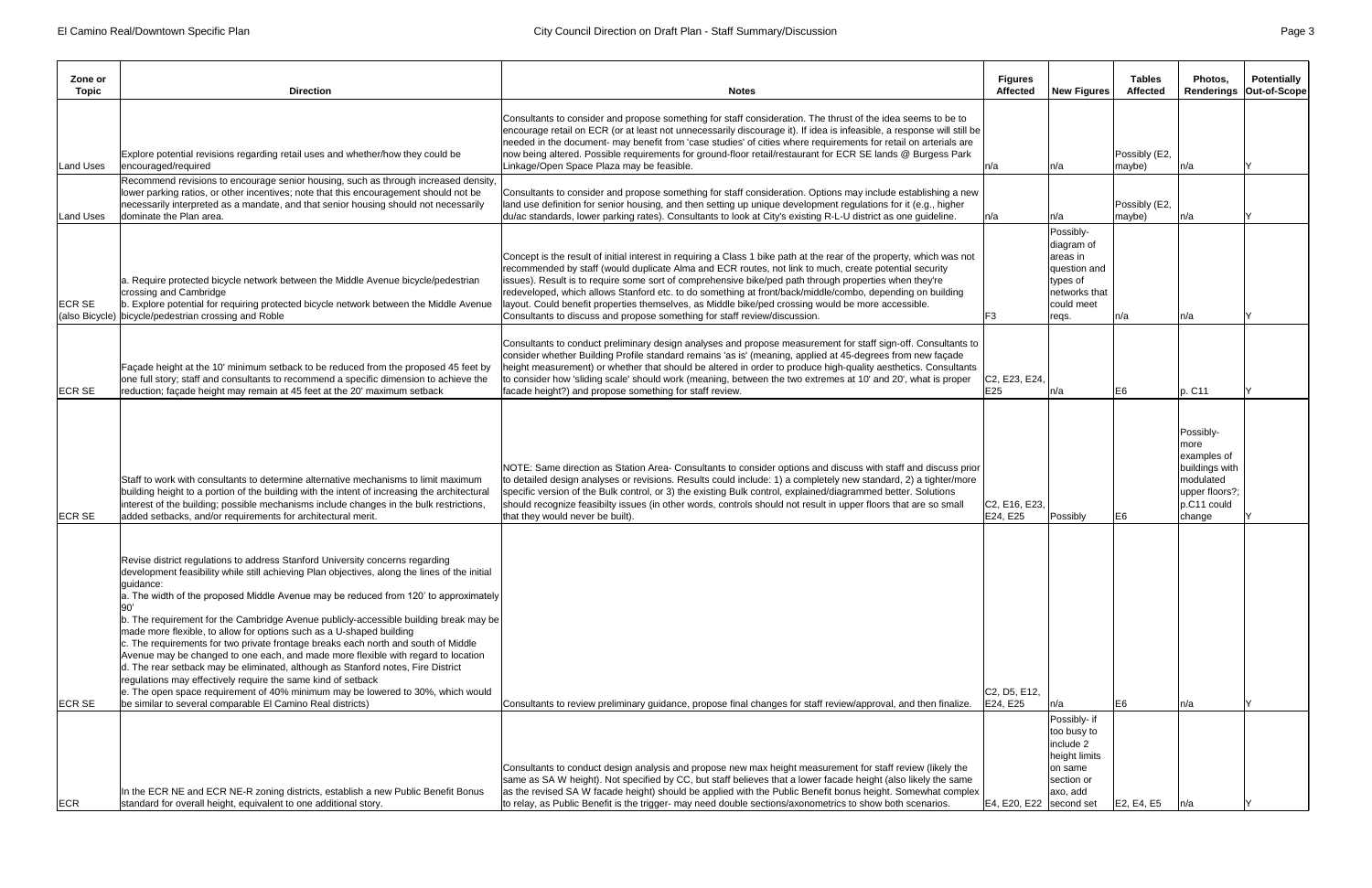| Zone or<br>Topic | <b>Direction</b>                                                                                                                                                                                                                                                                                                                                                                                                                                                                                                                                                                                                                                                                                                                                                                                                                                                                                                                                                                                                                                                                                                                                       | <b>Notes</b>                                                                                                                                                                                                                                                                                                                                                                                                                     | <b>Figures</b><br><b>Affected</b>                                     | New Figures                                                                               | <b>Tables</b><br><b>Affected</b> | Photos.                                                                                         | Potentially<br>Renderings   Out-of-Scope |
|------------------|--------------------------------------------------------------------------------------------------------------------------------------------------------------------------------------------------------------------------------------------------------------------------------------------------------------------------------------------------------------------------------------------------------------------------------------------------------------------------------------------------------------------------------------------------------------------------------------------------------------------------------------------------------------------------------------------------------------------------------------------------------------------------------------------------------------------------------------------------------------------------------------------------------------------------------------------------------------------------------------------------------------------------------------------------------------------------------------------------------------------------------------------------------|----------------------------------------------------------------------------------------------------------------------------------------------------------------------------------------------------------------------------------------------------------------------------------------------------------------------------------------------------------------------------------------------------------------------------------|-----------------------------------------------------------------------|-------------------------------------------------------------------------------------------|----------------------------------|-------------------------------------------------------------------------------------------------|------------------------------------------|
| <b>IECR</b>      | Amend the Building Façade Modulation regulations for the ECR NE-L and ECR SW<br>zoning districts to call for compatible modulation of form on facades adjacent to<br>residential or residential mixed-use zones.                                                                                                                                                                                                                                                                                                                                                                                                                                                                                                                                                                                                                                                                                                                                                                                                                                                                                                                                       | Intent is that building facades on side streets (Cambridge Ave, Spruce Ave, etc.) should have a similar rhythm<br>to the other properties along those streets (mostly single-family residential, 50'-60' wide). Consultants to think<br>about and propose something for staff review, although it may just be text edits in Section E.3.4 (Massing and<br>Modulation) and Tables E3 and E8). Graphics might help, if easy/quick. | Possibly-<br>E18/E29<br>could be<br>amended with<br>w/ notes          | Maybe                                                                                     | E3, E8                           | Possibly a<br>new photo of<br>typical forms<br>on such<br>streets                               |                                          |
| <b>ECR</b>       | Amend the Massing and Modulation regulations for all ECR zoning districts as follows:<br>Major portions of the building facing a street should be parallel to the street.                                                                                                                                                                                                                                                                                                                                                                                                                                                                                                                                                                                                                                                                                                                                                                                                                                                                                                                                                                              | Simple text change. Intent is to allow for some flexibility for interesting angles/arcs, as long as majority of<br>building is parallel to street.                                                                                                                                                                                                                                                                               | ∣n/a                                                                  | n/a                                                                                       | E3-E12                           | n/a                                                                                             |                                          |
| <b>IECR</b>      | In order to accomplish more with regard to east-west connectivity along El Camino Real,<br>recommend more creative and aggressive efforts at signal timing and signal<br>modifications, including 4-way crossings and bicycle safety.                                                                                                                                                                                                                                                                                                                                                                                                                                                                                                                                                                                                                                                                                                                                                                                                                                                                                                                  | Consultants to think about and propose ideas for staff review. It is possible there aren't any 'easy' fixes that<br>don't have other implications (cost, N-S vehicle flow, etc.), but discussion/response needed.                                                                                                                                                                                                                | ∣n/a                                                                  | n/a                                                                                       | n/a                              | Possibly                                                                                        |                                          |
| Downtown         | <b>Chestnut Street Paseo/Market Place:</b><br>a. With outreach to and participation by the Downtown merchants and property owners<br>to ensure success, pursue implementation of the Chestnut Paseo and Market Place in a<br>phased approach. The first phase would include a temporary closure of Chestnut Street<br>as delineated in the Specific Plan, with functional access for the operation of the<br>Farmer's Market, seven days per week to be used as a public space with seating, food<br>vendors (food trucks), landscaping, and possibly decorative paving. The temporary<br>phase would be maintained for several months and would be used as the basis for a<br>review and consideration of the permanent installation of the Paseo and Market Place.<br>b. With both the temporary and permanent installations, consideration should be given<br>to Menlo Park merchants for access to the public space and should build upon<br>successful existing businesses, including the Farmer's Market.<br>Place are closely linked in functionality and that the success of the space will be<br>dependent on uses that would attract people. | c. The recommendation is based on the recognition that the Chestnut Paseo and Market Consultants to consider and discuss with staff prior to response. Solutions likely mostly text-based, as concept<br>is primarily about implementation/timing, although additional photos/graphics of similar temporary installations<br>could be warranted                                                                                  | n/a - existing<br>figures are<br>pretty<br>schematic to<br>start with | Possibly-<br>show how<br>temporary<br>phases could<br>lead to<br>permanent<br>solutions   | n/a                              | New photos<br>of temporary<br>or "light"<br>options may<br>help-food<br>trucks and the<br>like. |                                          |
| Downtown         | Retain the sidewalk widening elements and guidelines of the Specific Plan with<br>implementation starting on a temporary basis for smaller block or half-block areas where<br>there is a logical relationship to an adjacent use or purpose in order to assess the<br>viability of the widening and whether to expand and make permanent the widened<br>sidewalks over time.                                                                                                                                                                                                                                                                                                                                                                                                                                                                                                                                                                                                                                                                                                                                                                           | Consultants to consider and discuss with staff prior to response. Solutions likely mostly text-based, as concept<br>is primarily about implementation/timing, although additional photos/graphics of similar temporary installations<br>could be warranted.<br>Consultants to consider and discuss with staff prior to response. Solutions likely mostly text-based, as concept                                                  | In/a                                                                  | Possibly-<br>show how<br>'parklet' style<br>installations at<br>restaurants<br>could work | n/a                              | New photos<br>of 'parklets'<br>may help<br>relay concept.                                       |                                          |
| Downtown         | Utilize trial/temporary installations for the pocket parks to determine the impacts on<br>circulation.                                                                                                                                                                                                                                                                                                                                                                                                                                                                                                                                                                                                                                                                                                                                                                                                                                                                                                                                                                                                                                                 | is primarily about implementation/timing, although additional photos/graphics of similar temporary installations<br>could be warranted.                                                                                                                                                                                                                                                                                          | ∣n/a                                                                  | n/a                                                                                       | n/a                              | n/a                                                                                             |                                          |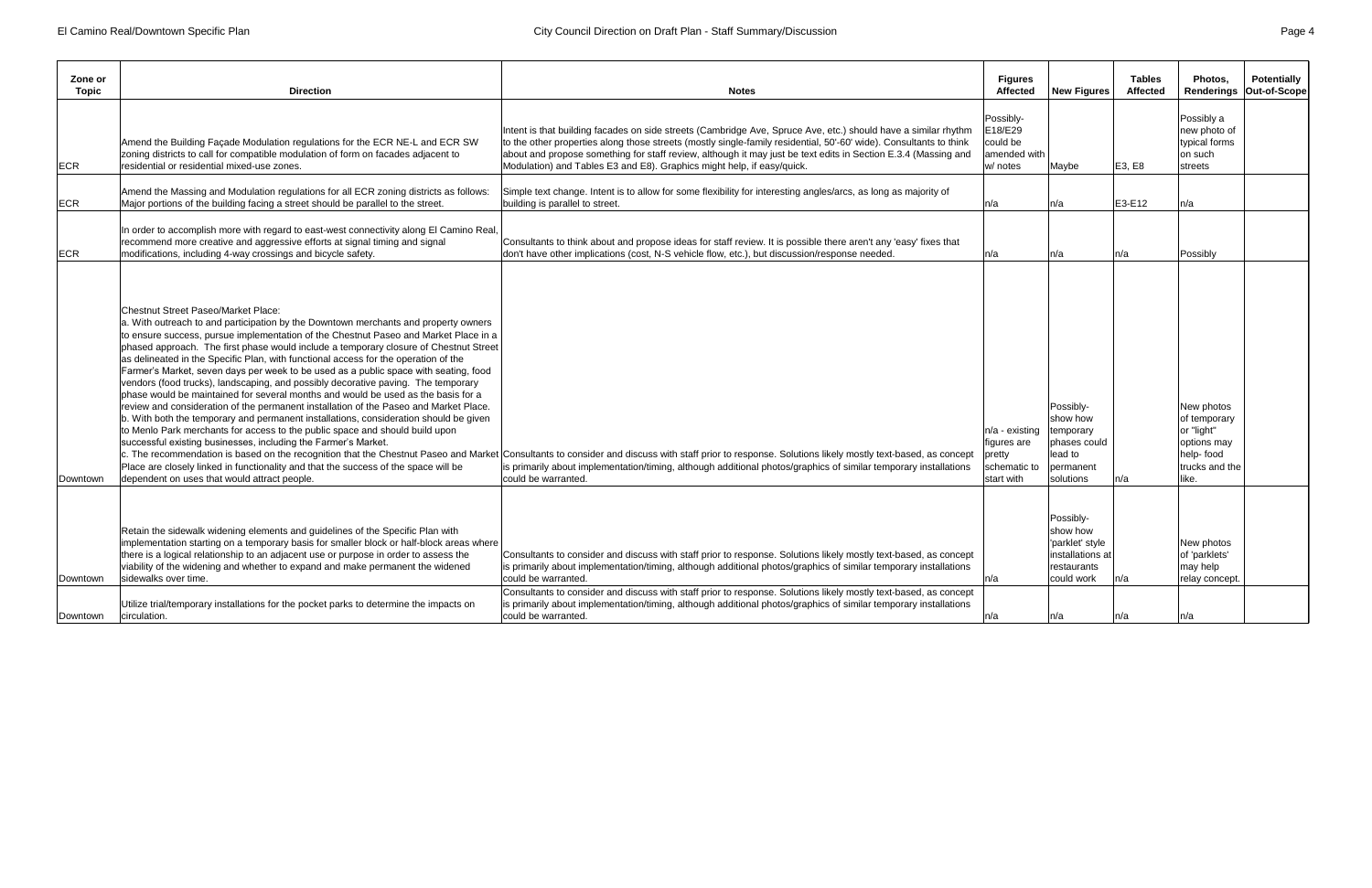| Zone or<br>Topic     | <b>Direction</b>                                                                                                                                                                                                                                                                                                                                                                                                                                                                                                                                                                                                                                                                                                                                                                                                                                                                                                                                                                                                                                                    | <b>Notes</b>                                                                                                                                                                                                                                                                                                                                                                                                                                                                                                                                                                                                                                 | <b>Figures</b><br><b>Affected</b>                                                  | New Figures                                        | <b>Tables</b><br><b>Affected</b> | Photos.<br>Renderings | <b>Potentially</b><br>Out-of-Scope |
|----------------------|---------------------------------------------------------------------------------------------------------------------------------------------------------------------------------------------------------------------------------------------------------------------------------------------------------------------------------------------------------------------------------------------------------------------------------------------------------------------------------------------------------------------------------------------------------------------------------------------------------------------------------------------------------------------------------------------------------------------------------------------------------------------------------------------------------------------------------------------------------------------------------------------------------------------------------------------------------------------------------------------------------------------------------------------------------------------|----------------------------------------------------------------------------------------------------------------------------------------------------------------------------------------------------------------------------------------------------------------------------------------------------------------------------------------------------------------------------------------------------------------------------------------------------------------------------------------------------------------------------------------------------------------------------------------------------------------------------------------------|------------------------------------------------------------------------------------|----------------------------------------------------|----------------------------------|-----------------------|------------------------------------|
|                      | Parking Structures:<br>a. Include Parking Plaza 2 in addition to Parking Plazas 1 and 3 as a possible site for a<br>parking structure. (Factors considered by the Council in discussing preferred locations<br>included the proximity of Parking Plaza 1 to transit, the Downtown merchants' and<br>property owners' support of Parking Plaza 2, and the interest of the Presbyterian Church<br>to work with the City on Parking Plaza 3.)<br>b. Encourage utilization of portions of parking structures by parking permit users and<br>preserve street level parking for customers.<br>c. Provide opportunities for businesses to contribute to the financing of parking<br>structures to the benefit of the business through reduced parking permit costs or other<br>incentives.<br>d. Require high aesthetic standards for the parking structures, including landscaping<br>within required setbacks or as a vertical element of the structure.<br>e. Encourage the preservation of as much surface parking for customers as possible<br>within the structures. |                                                                                                                                                                                                                                                                                                                                                                                                                                                                                                                                                                                                                                              |                                                                                    |                                                    |                                  |                       |                                    |
|                      | f. Limit the height of parking structures to be consistent with the scale of adjacent<br>planned and existing buildings that can be no taller than 38'.<br>$ g$ . Downtown property owners must be presented with a viable financial model for<br>funding the construction of the garages, so as not to create a burdensome cost drain on<br>either businesses or the city (i.e., preferring in-lieu parking fees, public/private<br>partnership, permit revenues, or other funding mechanism). Over 50% of downtown<br>property owners must approve a garage if they are going to be assessed for                                                                                                                                                                                                                                                                                                                                                                                                                                                                  | Staff has made initial edits to F.9 (Downtown Parking); Consultants to review that, conduct detailed PP2 garage<br>feasibility analysis, review/update parking counts, and conduct graphical revisions. Maximum height likely to be C5, D1, D6,<br>reduced from 48' to 38'. Several items will require other text changes to Design Guidelines and Implementation, D7, E4, E37,                                                                                                                                                                                                                                                              |                                                                                    | Possibly-<br>schematics of<br>PP2 layout<br>and/or |                                  |                       |                                    |
| Downtown             | construction costs.<br>Not including the Market Place, eliminate small mixed use buildings on the parking<br>plazas (as shown on lots 4, 5, and 2) and discourage infill of the current parking plazas<br>for purposes other than parking, pedestrian and bicycle circulation, and other limited                                                                                                                                                                                                                                                                                                                                                                                                                                                                                                                                                                                                                                                                                                                                                                    | to be discussed after overall approach is agreed upon.<br>Staff has made initial edits to E.2.4 (Special Land Use Topics) F.9 (Downtown Parking), G.4 (Sale or Lease of<br>Publicly-Owned Properties); Consultants to review that, review/update parking counts, and conduct significant                                                                                                                                                                                                                                                                                                                                                     | IF6<br>A1, C3, C5,<br> C6, D1, D6,                                                 | sections                                           | F <sub>2</sub>                   | n/a                   |                                    |
| Downtown<br>Downtown | public spaces.<br>Eliminate the residential option associated with the parking structure on Parking Plaza 3. Option to be comprehensively eliminated. Staff has made several text edits throughout.                                                                                                                                                                                                                                                                                                                                                                                                                                                                                                                                                                                                                                                                                                                                                                                                                                                                 | graphical revisions                                                                                                                                                                                                                                                                                                                                                                                                                                                                                                                                                                                                                          | D7, F6<br>A <sub>1</sub> , C <sub>5</sub> , C <sub>6</sub> ,<br>D6, D7, E37,<br>F6 | ∣n/a<br> n/a                                       | F <sub>2</sub><br>F <sub>2</sub> | n/a<br>n/a            |                                    |
| Downtown             | Staff to continue to work with Fire District to review Station 6 site standards and to<br>consider flexibility where warranted                                                                                                                                                                                                                                                                                                                                                                                                                                                                                                                                                                                                                                                                                                                                                                                                                                                                                                                                      | Staff discussing internally and will recommend approach.                                                                                                                                                                                                                                                                                                                                                                                                                                                                                                                                                                                     | <b>TBD</b>                                                                         | TBD                                                | TBD                              | TBD                   |                                    |
| Downtown             | Staff to reach out to John Hickson/Live Oak Lions Club to 'debrief' on City Council<br>direction and review how to continue to reach out to Farmer's Market                                                                                                                                                                                                                                                                                                                                                                                                                                                                                                                                                                                                                                                                                                                                                                                                                                                                                                         | Staff responsibility.                                                                                                                                                                                                                                                                                                                                                                                                                                                                                                                                                                                                                        | ln/a                                                                               | n/a                                                | n/a                              | n/a                   |                                    |
| <b>Bicycle</b>       | a. The Plan should include and encourage bike lanes rather than bike routes wherever<br>and whenever feasible, even if doing so will, in the long term, mean that the City adopt<br>new or creative lane and parking arrangements. Using bike lanes will increase the use<br>of bicycles by giving far greater comfort to those who would like to bicycle but are<br>uncomfortable riding directly in traffic.                                                                                                                                                                                                                                                                                                                                                                                                                                                                                                                                                                                                                                                      | Consultants to consider and propose response for staff consideration. It is generally understood that ROW can<br>limit ability to put lanes everywhere without impact to parking/travel lanes. Response could take the form of<br>something like establishing more "Class II Priority Upgrade Lanes", with some sort of process for the City to go<br>through when deciding when/if to enhance them from Class III (e.g., construction of one Downtown parking<br>garage would be necessary before implementing any lanes that affect on-street parking downtown, or<br>development of larger ECR parcels might be a trigger for ECR lanes.) | D4, F3                                                                             | Maybe                                              | n/a                              | n/a                   |                                    |
| <b>Bicycle</b>       | b. For that reason, the Commission supports the Plan's introduction of bike lanes on<br>Oak Grove Avenue.<br>c. The Plan currently includes University Drive as a north-south bike route into and out<br>of downtown. The Commission believes that University is a key route and would also<br>suggest that the Plan include the possibility of installing bike lanes on University in the<br> future.<br>d. The Commission would also comment that it would be appropriate for the Plan to<br>include bike lanes on El Camino Real the entire length within the City limits and/or<br>consider and examine other north-south paths/lanes/routes, including a potential path<br>along Caltrain tracks/Stanford lands.<br>e. The Commission believes that the presence of schools on Middle Avenue, Encinal<br>Avenue, Ravenswood Avenue, and Valparaiso Avenue, because they are routes from<br>schools to the downtown area, in particular should include improved bicycle facilities,<br>such as bike lanes, buffered bike lanes, and sharrows.                   | Noted. Generally supports Bicycle Commission recommendation (a)                                                                                                                                                                                                                                                                                                                                                                                                                                                                                                                                                                              | In/a                                                                               | ln/a                                               | n/a                              | n/a                   |                                    |